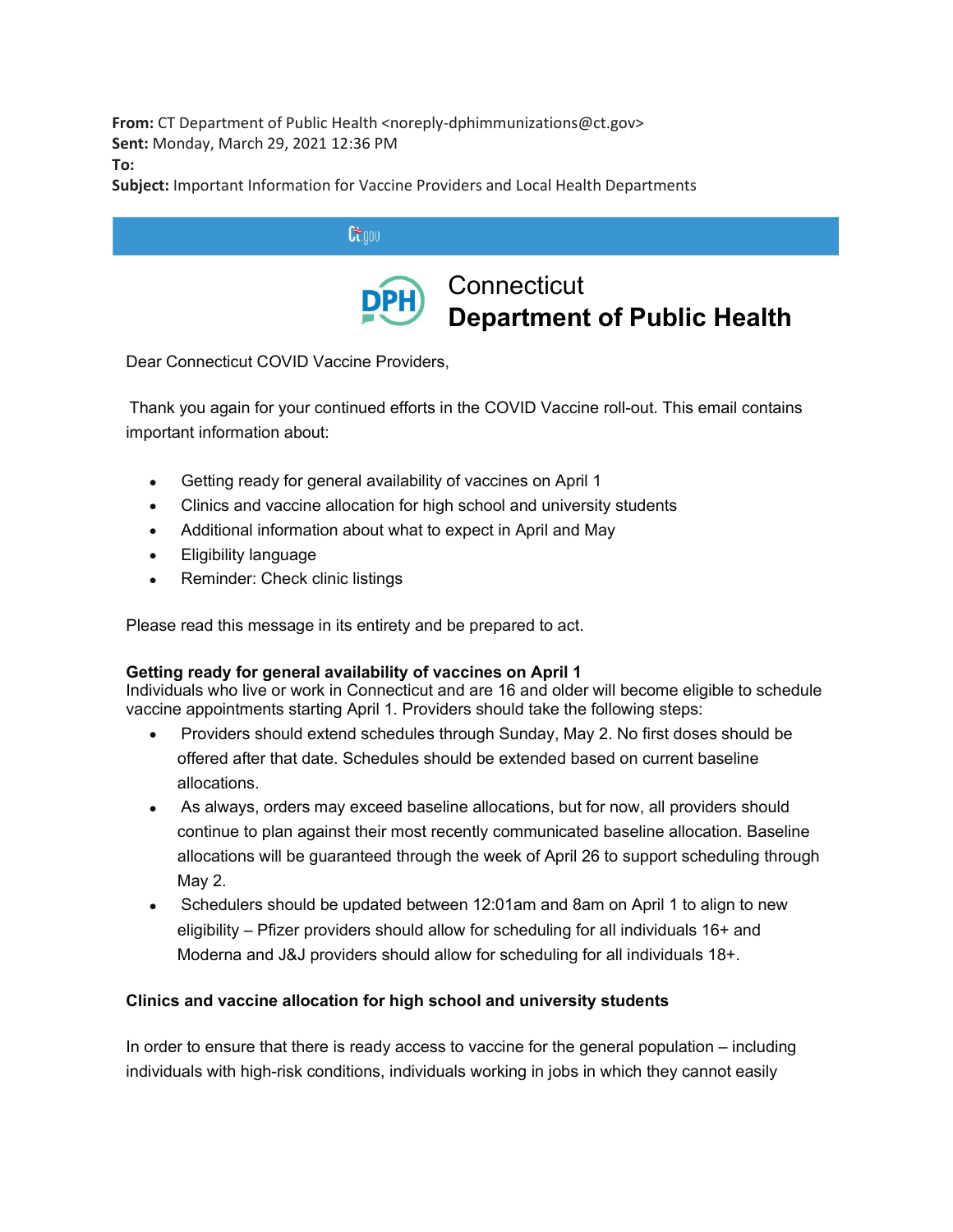socially distance, as well as other vulnerable populations, dedicated allocations will not be made for student clinics in the first weeks of April.

Eligible high school, college, and university students will be able to make appointments at public clinics if they choose. Dedicated clinics for large student groups will be supported with allocation on the following schedule, beginning in late April or early May:

- **Alliance School Districts can conduct on-site clinics with Pfizer vaccine between April 19 and May 7.** In support of the Governor's efforts to increase vaccination rates in under-served communities, reopen schools, and build confidence for students to go back to the classroom, dedicated clinics will be offered for high school students in Connecticut's 33 Alliance School Districts. Alliance [Districts](https://gcc02.safelinks.protection.outlook.com/?url=https%3A%2F%2Fdepartmentofpublichealth.cmail19.com%2Ft%2Fj-l-fldkhut-iilklikuti-j%2F&data=04%7C01%7CKathy.Kudish%40ct.gov%7C9c413f1945df428ef76908d8f2d0c3e5%7C118b7cfaa3dd48b9b02631ff69bb738b%7C0%7C0%7C637526325752081815%7CUnknown%7CTWFpbGZsb3d8eyJWIjoiMC4wLjAwMDAiLCJQIjoiV2luMzIiLCJBTiI6Ik1haWwiLCJXVCI6Mn0%3D%7C1000&sdata=hAhER1iUPJVZ4WkxN78cA9MUex96yNf1vwo4fmN6G4E%3D&reserved=0) are designated districts with the highest percentage of students living in poverty and facing barriers to educational attainment. DPH will work with the local health departments and districts to arrange for Pfizer-based clinics for students 16-and-older in these districts starting April 19. The goal will be to offer first dose clinics in these schools between April 19 and May 7.
- **Additional high-school clinics can begin in May.** More information about planning such clinics will be offered soon. It is anticipated that these may be lower volume clinics given that many of these students will have received a vaccine in the community; however, these clinics can offer an opportunity for easy access to Pfizer for students before the start of the summer. The pace of these clinics will be somewhat limited by overall Pfizer vaccine supply, but it is expected that all high schools should be able to do first dose Pfizer clinics in May.
- **Colleges and universities will be able to receive Johnson & Johnson vaccine in early May.** More information will be made available soon about the process to order J&J vaccine. Some mRNA vaccines or J&J may be made available sooner as supply allows, but for now, colleges and universities should plan for early May administration of J&J vaccine to students who have not already received vaccine in the community.

All educational institutions should encourage their students to receive vaccines at their earliest convenience and make efforts to offer vaccine prior to the summer holidays to the extent that supply allows.

## **Additional information about what to expect in April and May**

DPH expects that by early May, supply will begin to exceed demand. The number of individuals who will be self-scheduling first dose appointments is likely to slow dramatically and our collective efforts to conduct outreach to individuals who have not yet received vaccine – due to hesitancy or lack of access – will become more important than ever.

Towards these ends, we ask all providers and local health departments to do the following:

• Develop processes and plans for conducting proactive outreach to your residents and patient populations to encourage vaccination and invite in for appointments – for pharmacies, this may include outreach to a broad set of consumers; for providers, this